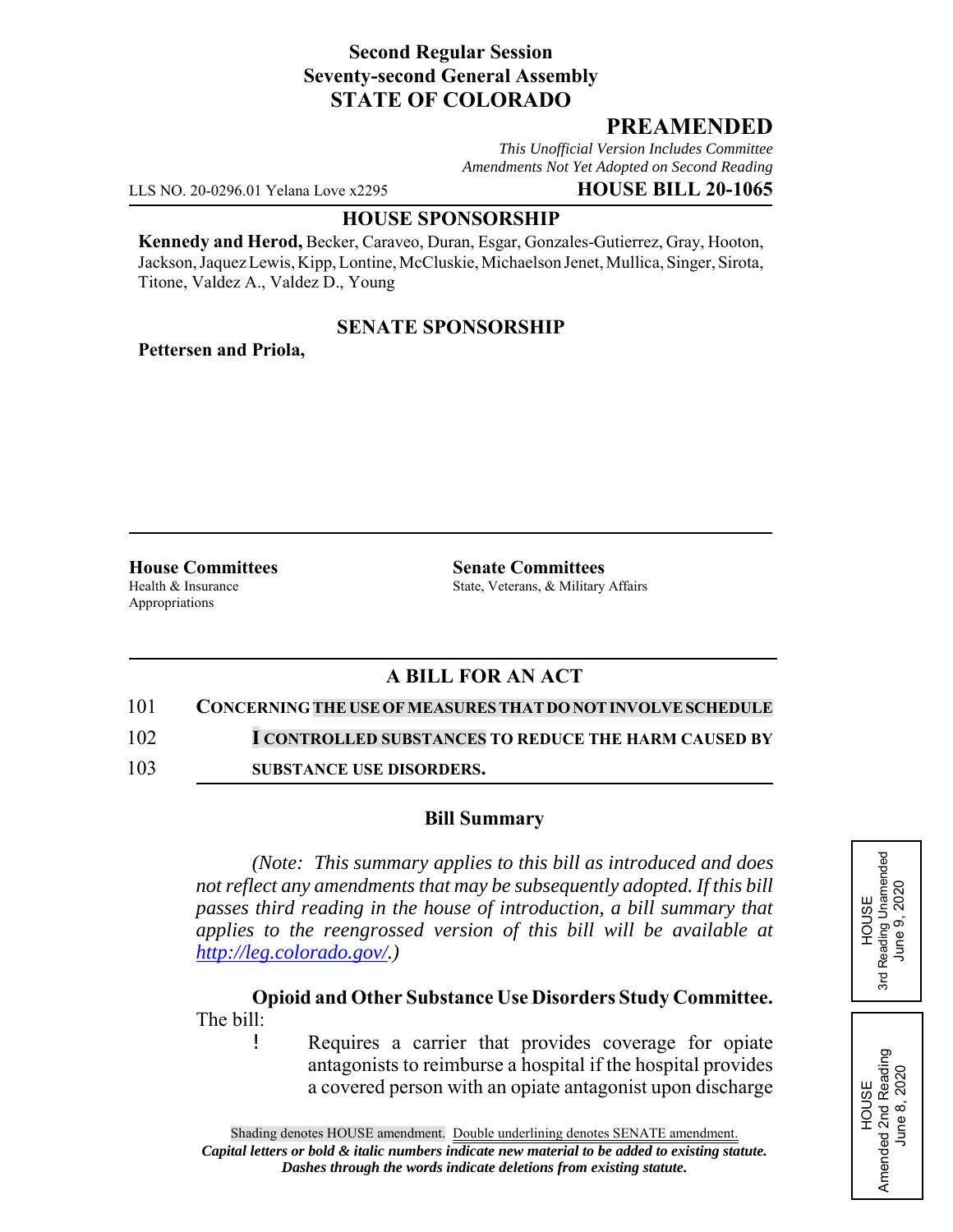(**section 1** of the bill);

- ! Allows a pharmacist or pharmacy technician to sell a nonprescription syringe or needle to any person (**sections 2 and 5**);
- ! Extends civil and criminal immunity for a person who acts in good faith to furnish or administer an opiate antagonist to an individual the person believes to be suffering an opiate-related drug overdose when the opiate antagonist was expired (**sections 3 and 4**);
- ! Removes the requirement that entities first receive local board of health approval before operating a clean syringe exchange program (**sections 6 and 7**); and
- ! Provides that money in the harm reduction grant program cash fund is continuously appropriated to the department of public health and environment for purposes of the harm reduction grant program and establishes an annual appropriation of an amount equal to the appropriation for the 2019-20 fiscal year plus \$250,000 (**section 8**).
- 1 *Be it enacted by the General Assembly of the State of Colorado:*

2 **SECTION 1.** In Colorado Revised Statutes, **add** 10-16-152 as

3 follows:

 **10-16-152. Coverage for opiate antagonists - definition.** (1) AS USED IN THIS SECTION, UNLESS THE CONTEXT OTHERWISE REQUIRES, "OPIATE ANTAGONIST" HAS THE SAME MEANING AS SET FORTH IN SECTION 12-30-110 (7)(d).

 (2) A CARRIER THAT PROVIDES COVERAGE FOR OPIATE ANTAGONISTS PURSUANT TO THE TERMS OF A HEALTH COVERAGE PLAN THE CARRIER OFFERS SHALL REIMBURSE A HOSPITAL FOR THE HOSPITAL'S COST OF AN OPIATE ANTAGONIST IF THE HOSPITAL GIVES A COVERED PERSON AN OPIATE ANTAGONIST UPON DISCHARGE FROM THE HOSPITAL. (3) A CARRIER SHALL REIMBURSE A PHARMACIST EMPLOYED BY AN 14 IN-NETWORK PHARMACY FOR PRESCRIBING AND DISPENSING AN OPIATE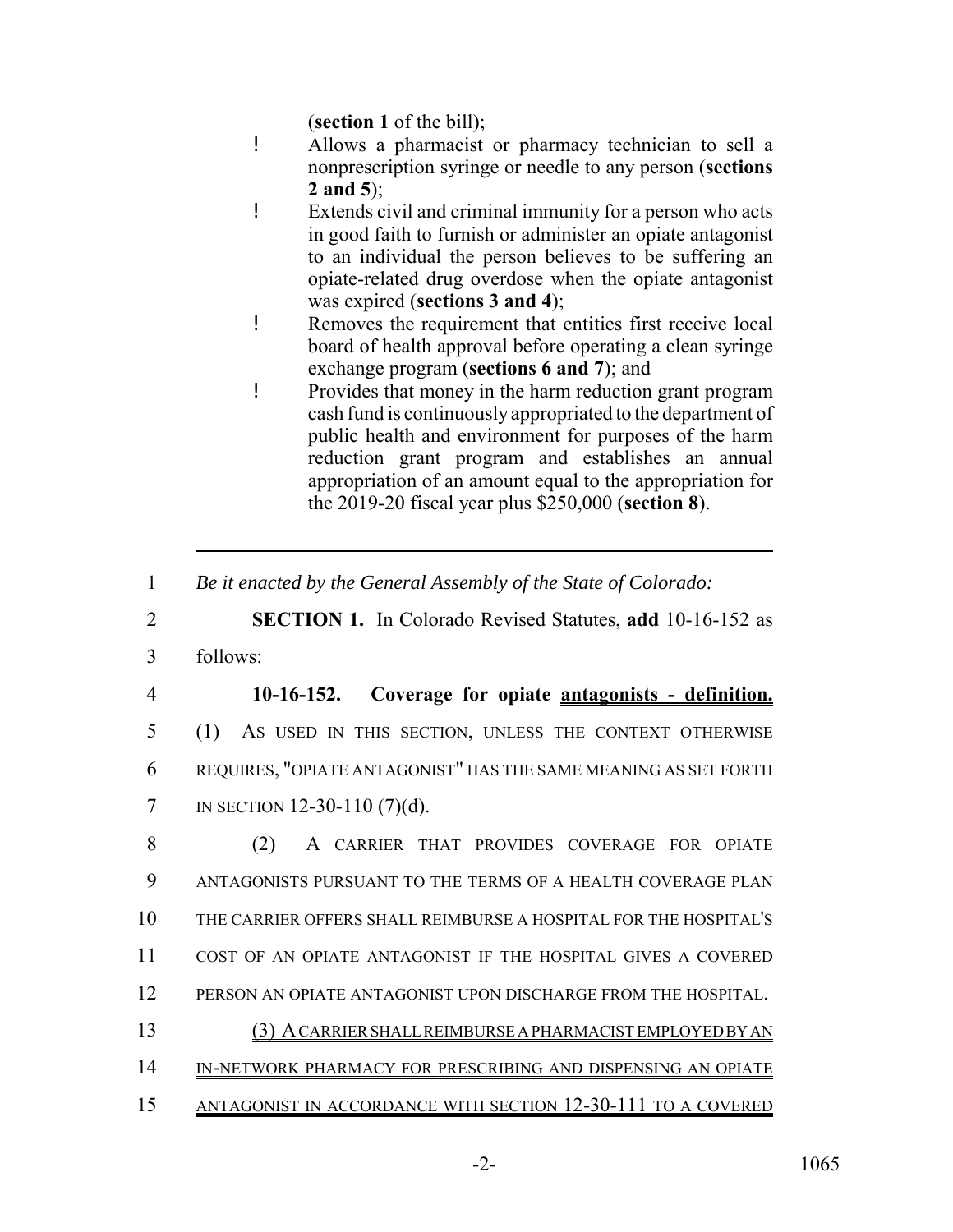| 1              | PERSON. A CARRIER SHALL PROVIDE A PHARMACIST WHO PRESCRIBES AND                        |
|----------------|----------------------------------------------------------------------------------------|
| $\overline{2}$ | DISPENSES AN OPIATE ANTAGONIST PURSUANT TO SECTION 12-30-111:                          |
| 3              | IF MEDICAL BILLING IS AVAILABLE, AN ADEQUATE<br>(a)                                    |
| $\overline{4}$ | CONSULTATIVE FEE EQUIVALENT TO THE CONSULTATIVE FEE PROVIDED TO                        |
| 5              | <u>A PHYSICIAN LICENSED PURSUANT TO ARTICLE 240 OF TITLE 12 OR AN</u>                  |
| 6              | ADVANCED PRACTICE NURSE LICENSED PURSUANT TO ARTICLE 255 OF                            |
| 7              | TITLE 12; OR                                                                           |
| 8              | (b) IF MEDICAL BILLING IS NOT AVAILABLE, AN ENHANCED                                   |
| 9              | DISPENSING FEE THAT IS EQUIVALENT TO THE CONSULTATIVE FEE                              |
| 10             | SPECIFIED IN SUBSECTION $(3)(a)$ OF THIS SECTION.                                      |
| 11             | <b>SECTION 2.</b> In Colorado Revised Statutes, 12-30-110, amend                       |
| 12             | $(1)(a)$ introductory portion, $(2)(a)$ , $(3)$ introductory portion, $(4)(a)$ , and   |
| 13             | $(7)(h)$ ; and <b>repeal</b> $(7)(g)$ as follows:                                      |
| 14             | 12-30-110. Prescribing or dispensing opiate antagonists -                              |
| 15             | <b><u>authorized recipients - definitions.</u></b> $(1)(a)$ A prescriber may prescribe |
| 16             | or dispense, directly or in accordance with standing orders and protocols,             |
| 17             | and a pharmacist may dispense, pursuant to an order or standing orders                 |
| 18             | and protocols, an opiate antagonist to:                                                |
| 19             | (2) (a) A prescriber who prescribes or dispenses, or a pharmacist                      |
| 20             | who dispenses, DISPENSES an opiate antagonist pursuant to this section is              |
| 21             | strongly encouraged to educate persons receiving the opiate antagonist on              |
| 22             | the use of an opiate antagonist for overdose, including instruction                    |
| 23             | concerning risk factors for overdose, recognizing an overdose, calling                 |
| 24             | emergency medical services, rescue breathing, and administering an                     |
| 25             | opiate antagonist.                                                                     |
| 26             | (3) Neither A prescriber described in subsection (7)(h)(I) of this                     |
| 27             | section nor a pharmacist engages DOES NOT ENGAGE in unprofessional                     |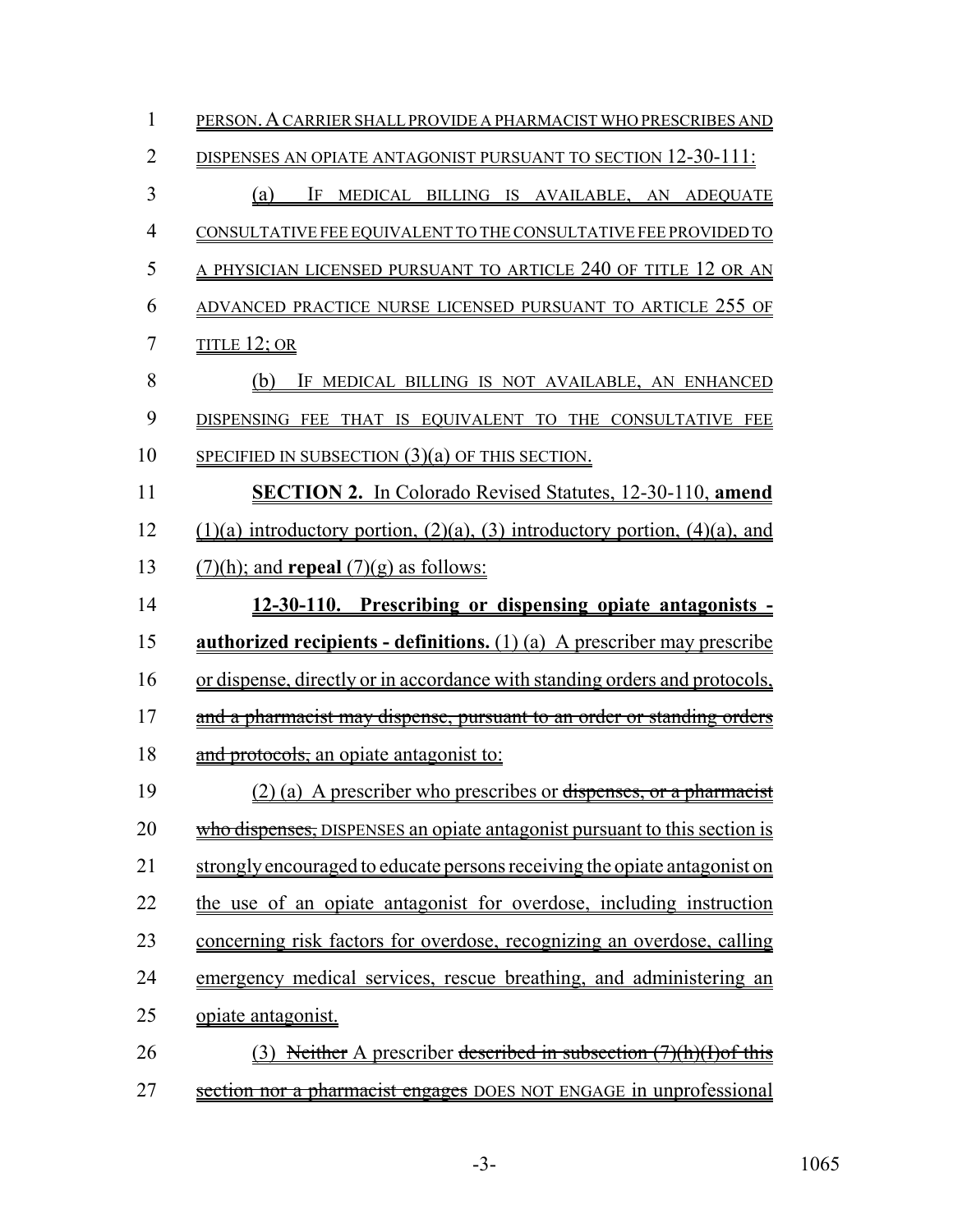| 1              | conduct pursuant to section 12-240-121, or 12-280-126, respectively, and          |
|----------------|-----------------------------------------------------------------------------------|
| $\overline{2}$ | a prescriber described in subsection (7)(h)(II) of this section does not          |
| 3              | engage in conduct that is grounds for discipline pursuant to section OR           |
| $\overline{4}$ | <u>12-255-120, RESPECTIVELY, if the prescriber issues standing orders and</u>     |
| 5              | protocols regarding opiate antagonists or prescribes or dispenses, or the         |
| 6              | pharmacist dispenses, pursuant to an order or standing orders and                 |
| 7              | protocols, an opiate antagonist in a good-faith effort to assist:                 |
| 8              | (4) (a) A prescriber or pharmacist who prescribes or dispenses an                 |
| 9              | <u>opiate antagonist in accordance with this section is not subject to civil</u>  |
| 10             | <u>liability or criminal prosecution, as specified in sections 13-21-108.7(4)</u> |
| 11             | <u>and 18-1-712 (3), respectively.</u>                                            |
| 12             | As used in this section:                                                          |
| 13             | "Pharmacist" means an individual licensed by the state<br>(g)                     |
| 14             | pursuant to article 280 of this title 12 to engage in the practice of             |
| 15             | pharmacy.                                                                         |
| 16             | "Prescriber" means:<br>(h)                                                        |
| 17             | A physician or physician assistant licensed pursuant to article                   |
| 18             | $\frac{240 \text{ of this title } 12; \text{ or }}$                               |
| 19             | (II) An advanced practice nurse, as defined in section 12-255-104                 |
| 20             | $(1)$ , with prescriptive authority pursuant to section 12-255-112; OR            |
| 21             | (III) A PHARMACIST LICENSED PURSUANT TO SECTION 12-280-114.                       |
| 22             | <b>SECTION 3.</b> In Colorado Revised Statutes, 12-280-123, amend                 |
| 23             | $(3)$ ; and <b>add</b> $(1)(c)$ and $(4)$ as follows:                             |
| 24             | 12-280-123. Prescription required - exception - dispensing                        |
| 25             | opiate antagonists - selling nonprescription syringes and needles.                |
| 26             | (1) (c) (I) A PHARMACIST WHO DISPENSES A PRESCRIPTION ORDER FOR A                 |
| 27             | PRESCRIPTION DRUG THAT IS AN OPIOID SHALL INFORM THE INDIVIDUAL TO                |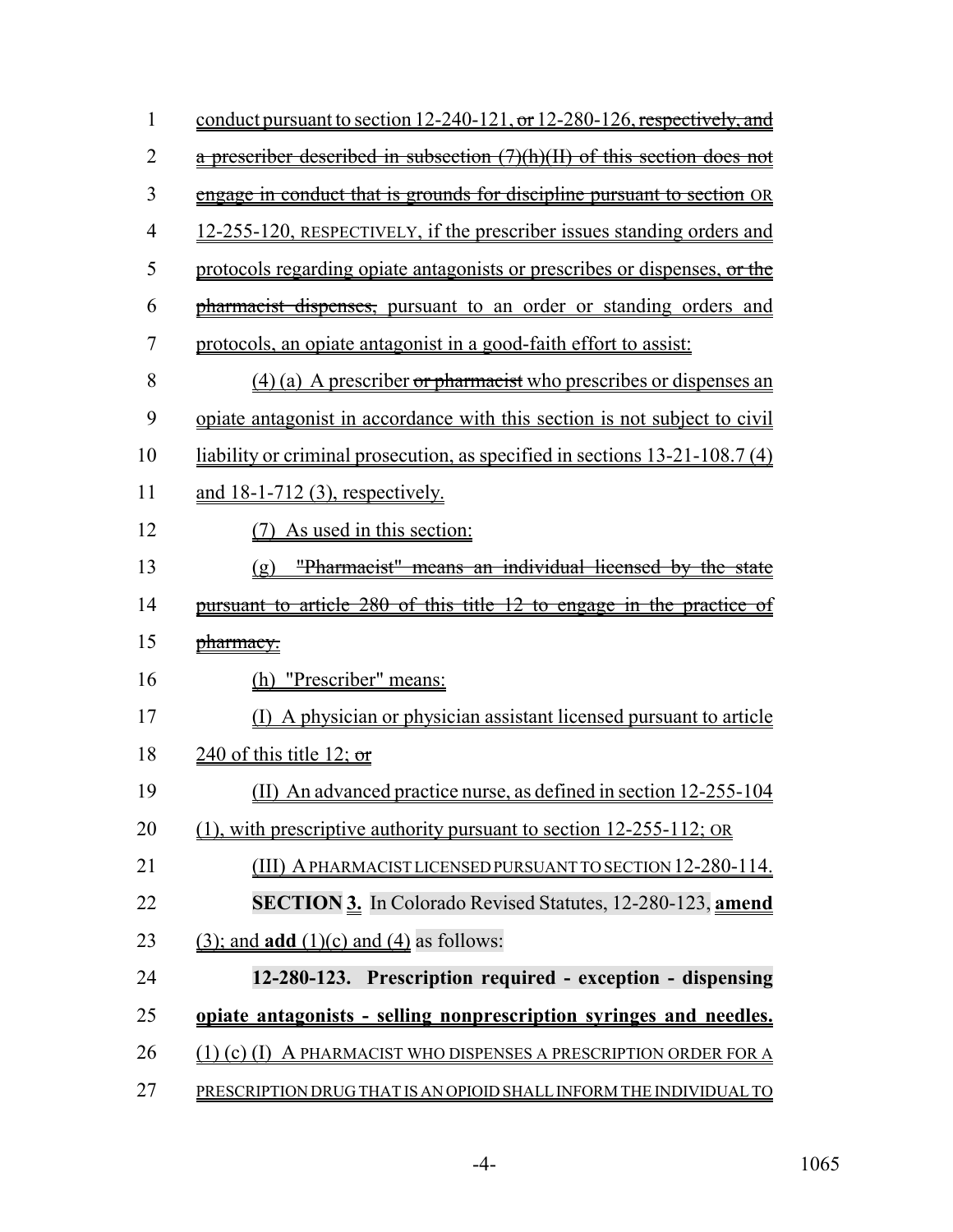| 1              | WHOM THE OPIOID IS BEING DISPENSED OF THE POTENTIAL DANGERS OF A   |
|----------------|--------------------------------------------------------------------|
| $\overline{2}$ | HIGH DOSE OF OPIOID AND OFFER TO PRESCRIBE THE INDIVIDUAL, ON AT   |
| 3              | LEAST AN ANNUAL BASIS, AN OPIATE ANTAGONIST APPROVED BY THE        |
| $\overline{4}$ | FEDERAL FOOD AND DRUG ADMINISTRATION FOR THE REVERSAL OF AN        |
| 5              | <b>OPIOID OVERDOSE IF:</b>                                         |
| 6              | IN THE PHARMACIST'S PROFESSIONAL JUDGMENT, THE<br>(A)              |
| 7              | INDIVIDUAL WOULD BENEFIT FROM THE NOTIFICATION; OR                 |
| 8              | (B)<br>THE OPIOID PRESCRIPTION IS AT OR IN EXCESS OF NINETY        |
| 9              | MORPHINE MILLIGRAM EQUIVALENT, AS DESCRIBED IN THE GUIDELINES OF   |
| 10             | THE FEDERAL CENTERS FOR DISEASE CONTROL AND PREVENTION.            |
| 11             | (II)<br>IF AN INDIVIDUAL TO WHOM AN OPIOID IS BEING DISPENSED      |
| 12             | CHOOSES TO ACCEPT THE PHARMACIST'S PRESCRIPTION FOR AN OPIATE      |
| 13             | ANTAGONIST, THE PHARMACIST SHALL COUNSEL THE INDIVIDUAL ON HOW     |
| 14             | TO USE THE OPIATE ANTAGONIST IN THE EVENT OF AN OVERDOSE.          |
| 15             | (III)<br>AN IN-NETWORK PHARMACIST WHO PRESCRIBES AN OPIOID         |
| 16             | ANTAGONIST TO AN INDIVIDUAL PURSUANT TO THIS SECTION IS ENTITLED   |
| 17             | TO AN ADEQUATE CONSULTATIVE FEE OR AN ENHANCED DISPENSING FEE      |
| 18             | AS SPECIFIED IN SECTION $10-16-152(3)$ .                           |
| 19             | (3) A pharmacist may PRESCRIBE AND dispense an opiate              |
| 20             | antagonist in accordance with section 12-30-110.                   |
| 21             | A PHARMACIST OR PHARMACY TECHNICIAN MAY SELL A<br>(4)              |
| 22             | NONPRESCRIPTION SYRINGE OR NEEDLE TO ANY PERSON.                   |
| 23             | <b>SECTION 4.</b> In Colorado Revised Statutes, 13-21-108.7, amend |
| 24             | $(3)(a)$ as follows:                                               |
| 25             | 13-21-108.7. Persons rendering emergency assistance through        |
| 26             | the administration of an opiate antagonist - limited immunity -    |
| 27             | legislative declaration - definitions. (3) General immunity. (a) A |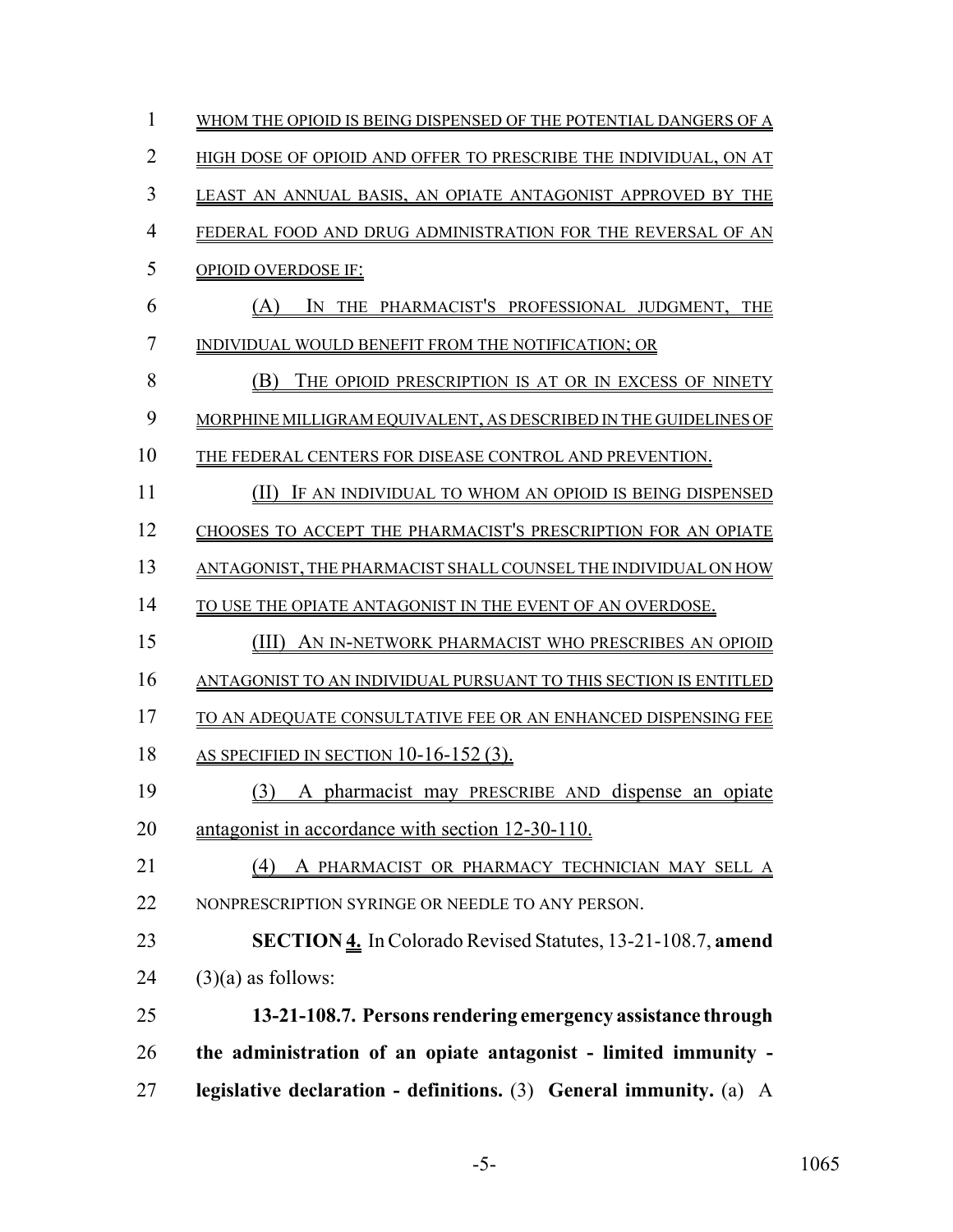person, other than a health care provider or a health care facility, who acts in good faith to furnish or administer an opiate antagonist, INCLUDING AN EXPIRED OPIATE ANTAGONIST, to an individual the person believes to be suffering an opiate-related drug overdose event or to an individual who is in a position to assist the individual at risk of experiencing an opiate-related overdose event is not liable for any civil damages for acts or omissions made as a result of the act or for any act or omission made if the opiate antagonist is stolen.

 **SECTION 5.** In Colorado Revised Statutes, 18-1-712, **amend**  $10 \quad (2)(a)$  as follows:

 **18-1-712. Immunity for a person who administers an opiate antagonist during an opiate-related drug overdose event - definitions.** (2) **General immunity.** (a) A person, other than a health care provider or a health care facility, who acts in good faith to furnish or administer an opiate antagonist, INCLUDING AN EXPIRED OPIATE ANTAGONIST, to an individual the person believes to be suffering an opiate-related drug overdose event or to an individual who is in a position to assist the individual at risk of experiencing an opiate-related overdose event is immune from criminal prosecution for the act or for any act or omission made if the opiate antagonist is stolen.

 **SECTION 6.** In Colorado Revised Statutes, **amend** 18-18-430.5 as follows:

 **18-18-430.5. Drug paraphernalia - exemption.** (1) A person 24 shall be IS exempt from the provisions of sections 18-18-425 to 25 18-18-430 if  $\frac{1}{25}$  he or she THE PERSON is:

 (a) Participating as an employee, volunteer, or participant in an approved syringe exchange program created pursuant to section 25-1-520;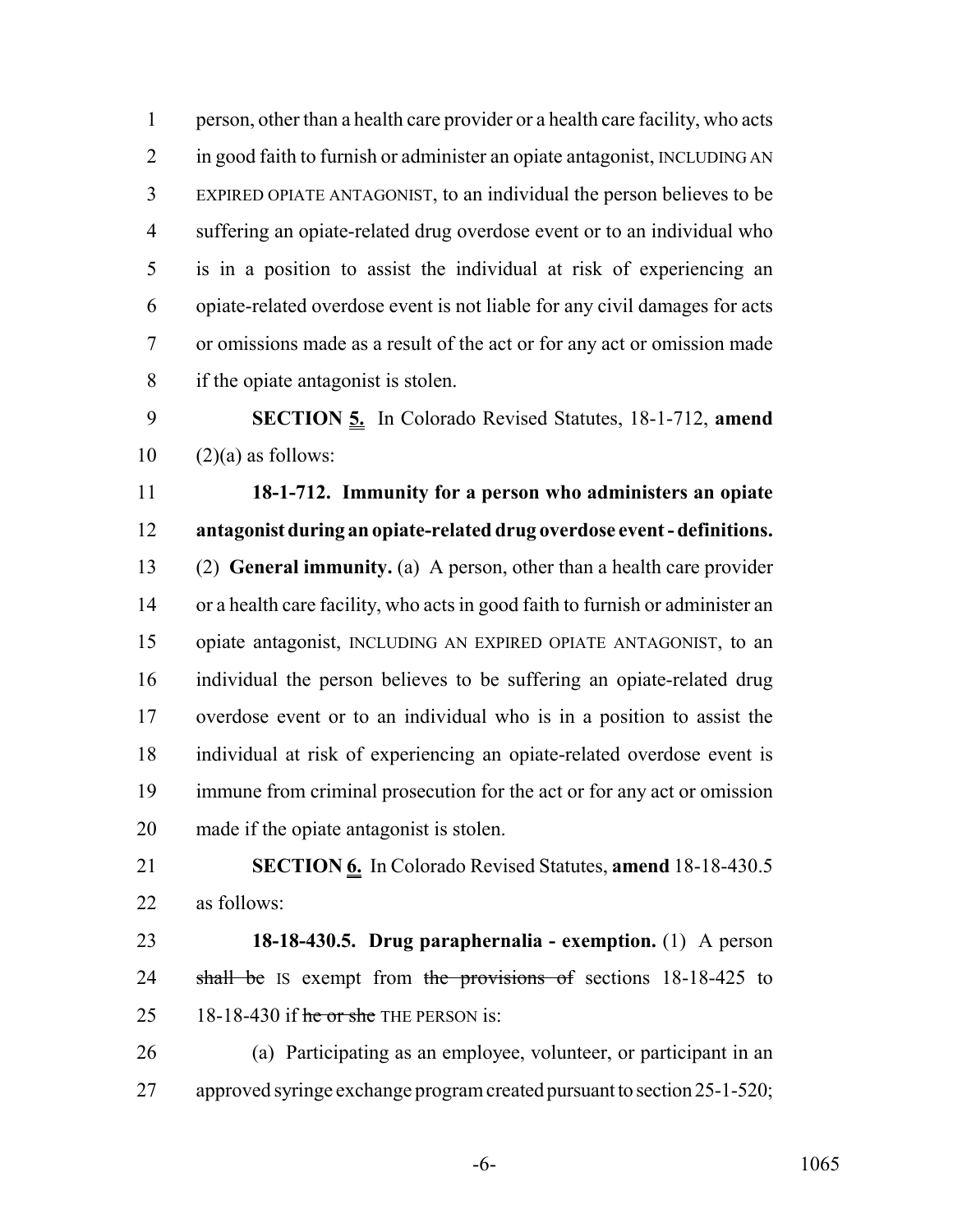$1 \quad \text{C.R.S.}$  OR

 (b) A PHARMACIST OR PHARMACY TECHNICIAN WHO SELLS NONPRESCRIPTION SYRINGES OR NEEDLES PURSUANT TO SECTION 12-280-123 (4).

 **SECTION 7.** In Colorado Revised Statutes, 25-1-520, **amend**  $6 \quad (2.5)$  as follows:

 **25-1-520. Clean syringe exchange programs - operation - approval - reporting requirements.** (2.5) (a) A program developed 9 pursuant to this section may be operated in a hospital NONPROFIT ORGANIZATION WITH EXPERIENCE OPERATING A CLEAN SYRINGE EXCHANGE PROGRAM OR A HEALTH FACILITY licensed or certified by the 12 state department pursuant to section -1.5-103 (1)(a) MAY OPERATE A CLEAN SYRINGE EXCHANGE PROGRAM WITHOUT PRIOR BOARD APPROVAL. (b) PRIOR TO OPERATING A CLEAN SYRINGE EXCHANGE PROGRAM

15 PURSUANT TO THIS SUBSECTION (2.5), A NONPROFIT ORGANIZATION SHALL CONSULT WITH INTERESTED STAKEHOLDERS AND DISCUSS THE ISSUES DESCRIBED IN SUBSECTION (1) OF THIS SECTION.

 (c) EACH NONPROFIT ORGANIZATION AND HEALTH FACILITY THAT OPERATES A CLEAN SYRINGE EXCHANGE PROGRAM PURSUANT TO THIS 20 SUBSECTION (2.5) SHALL ANNUALLY REPORT TO THE STATE DEPARTMENT SPECIFYING THE NONPROFIT ORGANIZATION'S OR HEALTH FACILITY'S NUMBER OF SYRINGE ACCESS EPISODES IN THE PREVIOUS YEAR AND THE NUMBER OF USED SYRINGES COLLECTED BY THE NONPROFIT ORGANIZATION OR HEALTH FACILITY.

- 
- **SECTION 8. Act subject to petition effective date.** This act